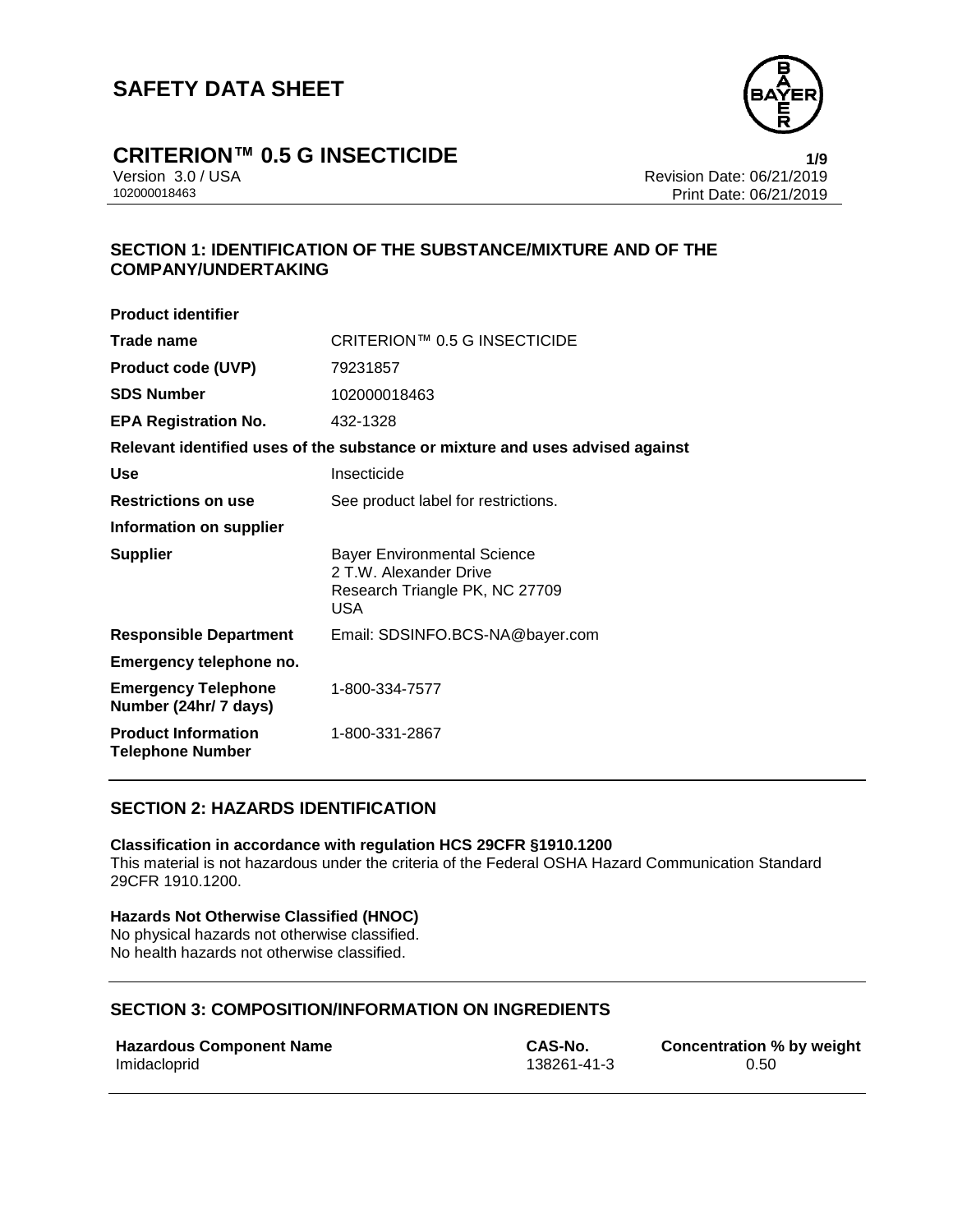# **CRITERION™ 0.5 G INSECTICIDE**<br>Version 3.0 / USA **2/9**<br>Revision Date: 06/21/2019

Version 3.0 / USA Revision Date: 06/21/2019<br>102000018463 Print Date: 06/21/2019 Print Date: 06/21/2019

# **SECTION 4: FIRST AID MEASURES**

| <b>Description of first aid measures</b>                                   |                                                                                                                                                                                                                                                                                                           |  |
|----------------------------------------------------------------------------|-----------------------------------------------------------------------------------------------------------------------------------------------------------------------------------------------------------------------------------------------------------------------------------------------------------|--|
| <b>General advice</b>                                                      | When possible, have the product container or label with you when<br>calling a poison control center or doctor or going for treatment.                                                                                                                                                                     |  |
| <b>Inhalation</b>                                                          | Move to fresh air. If person is not breathing, call 911 or an ambulance,<br>then give artificial respiration, preferably mouth-to-mouth if possible.<br>Call a physician or poison control center immediately.                                                                                            |  |
| <b>Skin contact</b>                                                        | Take off contaminated clothing and shoes immediately. Wash off<br>immediately with plenty of water for at least 15 minutes. Call a<br>physician or poison control center immediately.                                                                                                                     |  |
| Eye contact                                                                | Hold eye open and rinse slowly and gently with water for 15-20<br>minutes. Remove contact lenses, if present, after the first 5 minutes,<br>then continue rinsing eye. Call a physician or poison control center<br>immediately.                                                                          |  |
| Ingestion                                                                  | Call a physician or poison control center immediately. Rinse out mouth<br>and give water in small sips to drink. DO NOT induce vomiting unless<br>directed to do so by a physician or poison control center. Never give<br>anything by mouth to an unconscious person. Do not leave victim<br>unattended. |  |
| Most important symptoms and effects, both acute and delayed                |                                                                                                                                                                                                                                                                                                           |  |
| <b>Symptoms</b>                                                            | To date no symptoms are known.                                                                                                                                                                                                                                                                            |  |
| Indication of any immediate medical attention and special treatment needed |                                                                                                                                                                                                                                                                                                           |  |
| <b>Treatment</b>                                                           | Appropriate supportive and symptomatic treatment as indicated by the<br>patient's condition is recommended. There is no specific antidote.                                                                                                                                                                |  |

# **SECTION 5: FIREFIGHTING MEASURES**

| <b>Extinguishing media</b>                                  |                                                                                                                                                                                         |
|-------------------------------------------------------------|-----------------------------------------------------------------------------------------------------------------------------------------------------------------------------------------|
| <b>Suitable</b>                                             | Use water spray, alcohol-resistant foam, dry chemical or carbon<br>dioxide.                                                                                                             |
| Unsuitable                                                  | High volume water jet                                                                                                                                                                   |
| Special hazards arising<br>from the substance or<br>mixture | Hazardous decomposition products due to incomplete combustion                                                                                                                           |
| <b>Advice for firefighters</b>                              |                                                                                                                                                                                         |
| <b>Special protective</b><br>equipment for firefighters     | Firefighters should wear NIOSH approved self-contained breathing<br>apparatus and full protective clothing.                                                                             |
| <b>Further information</b>                                  | Keep out of smoke. Fight fire from upwind position. Avoid contact with<br>spilled product or contaminated surfaces. Do not allow water to come<br>into direct contact with the product. |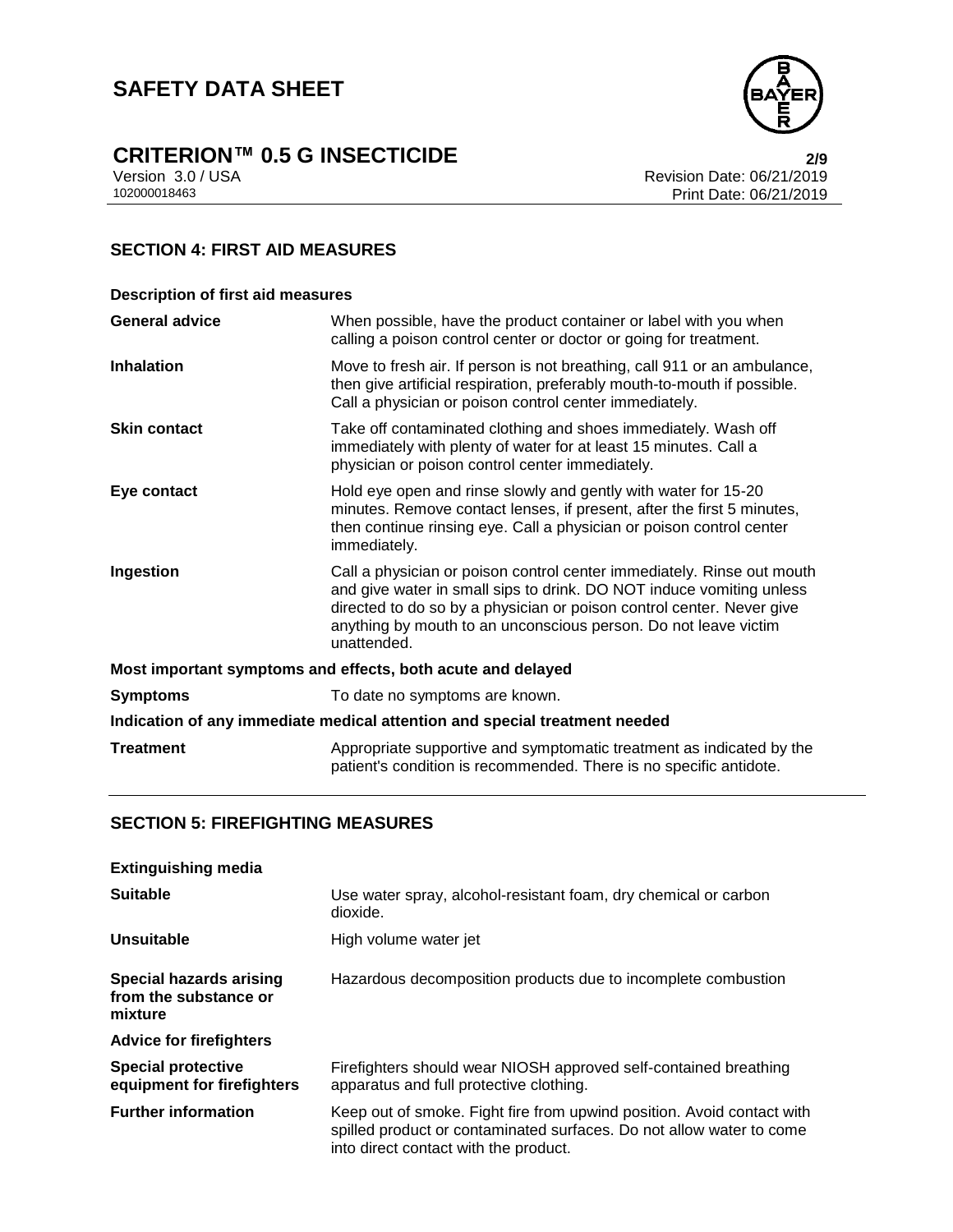

# **CRITERION™ 0.5 G INSECTICIDE**<br>Version 3.0 / USA **3/9**<br>Revision Date: 06/21/2019

Version 3.0 / USA Revision Date: 06/21/2019 Print Date: 06/21/2019

| <b>Flash point</b>               | Not applicable    |
|----------------------------------|-------------------|
| <b>Auto-ignition temperature</b> | No data available |
| <b>Lower explosion limit</b>     | Not applicable    |
| <b>Upper explosion limit</b>     | Not applicable    |
| <b>Explosivity</b>               | No data available |

# **SECTION 6: ACCIDENTAL RELEASE MEASURES**

|                                                       | Personal precautions, protective equipment and emergency procedures                                                                                                                               |
|-------------------------------------------------------|---------------------------------------------------------------------------------------------------------------------------------------------------------------------------------------------------|
| <b>Precautions</b>                                    | Isolate hazard area. Keep unauthorized people away. Avoid contact<br>with spilled product or contaminated surfaces. Use personal<br>protective equipment.                                         |
| Methods and materials for containment and cleaning up |                                                                                                                                                                                                   |
| Methods for cleaning up                               | Avoid dust formation. Sweep up or vacuum up spillage and collect in<br>suitable container for disposal. Clean contaminated floors and objects<br>thoroughly, observing environmental regulations. |
| <b>Additional advice</b>                              | If the product is accidentally spilled, do not allow to enter soil,<br>waterways or waste water canal.                                                                                            |
|                                                       | Bafananaa ta'atkan aaatkana kufamaatkan namaniin maafa kan diina 7                                                                                                                                |

| Reference to other sections | Information regarding safe handling, see section 7.                 |  |
|-----------------------------|---------------------------------------------------------------------|--|
|                             | Information regarding personal protective equipment, see section 8. |  |
|                             | Information regarding waste disposal, see section 13.               |  |

# **SECTION 7: HANDLING AND STORAGE**

### **Precautions for safe handling**

| Advice on safe handling | Handle and open container in a manner as to prevent spillage. Avoid<br>dust formation. Use only in area provided with appropriate exhaust<br>ventilation.                                                                                                                                                                                                                                                                                                                                                                   |
|-------------------------|-----------------------------------------------------------------------------------------------------------------------------------------------------------------------------------------------------------------------------------------------------------------------------------------------------------------------------------------------------------------------------------------------------------------------------------------------------------------------------------------------------------------------------|
| Hygiene measures        | Wash hands thoroughly with soap and water after handling and before<br>eating, drinking, chewing gum, using tobacco, using the toilet or<br>applying cosmetics. Smoking, eating and drinking should be prohibited<br>in the application area.<br>Remove Personal Protective Equipment (PPE) immediately after<br>handling this product. Before removing gloves clean them with soap and<br>water. Remove soiled clothing immediately and clean thoroughly before<br>using again. Wash thoroughly and put on clean clothing. |

**Conditions for safe storage, including any incompatibilities**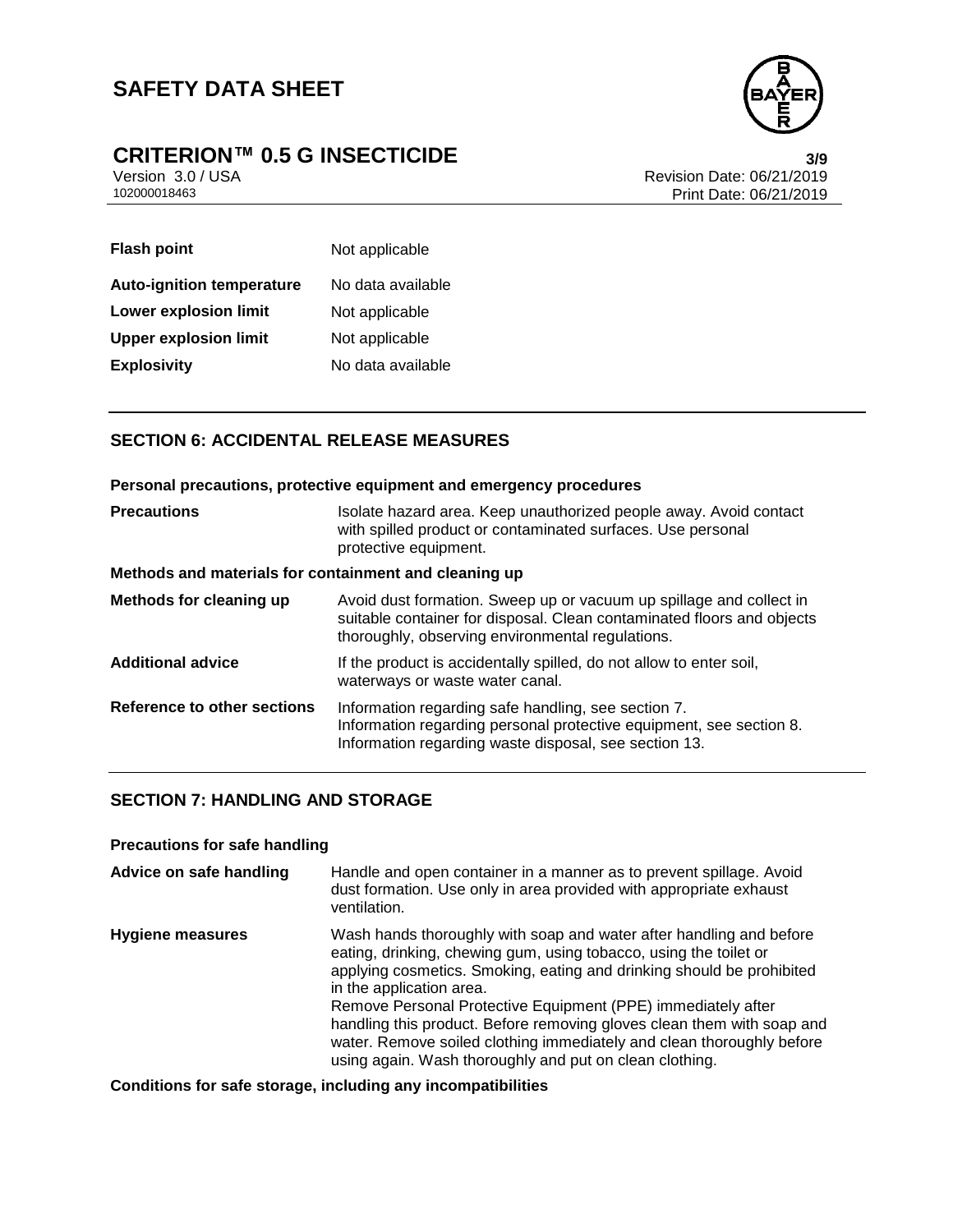

# **CRITERION™ 0.5 G INSECTICIDE 4/9**

Version 3.0 / USA Revision Date: 06/21/2019 Print Date: 06/21/2019

### **Requirements for storage areas and containers**

Store in a cool, dry place and in such a manner as to prevent cross contamination with other crop protection products, fertilizers, food, and feed. Store in original container and out of the reach of children, preferably in a locked storage area.

# **SECTION 8: EXPOSURE CONTROLS/PERSONAL PROTECTION**

### **Control parameters**

| <b>Components</b> | CAS-No.     | Control parameters            | <b>Update</b> | <b>Basis</b> |
|-------------------|-------------|-------------------------------|---------------|--------------|
| Imidacloprid      | 138261-41-3 | $0.7 \text{ mg/m}$ 3<br>'TWA) |               | OES BCS*     |

\*OES BCS: Internal Bayer AG, Crop Science Division "Occupational Exposure Standard"

### **Exposure controls**

### **Personal protective equipment**

In normal use and handling conditions please refer to the label and/or leaflet. In all other cases the following recommendations would apply.

| <b>Respiratory protection</b>      | When respirators are required, select NIOSH approved equipment<br>based on actual or potential airborne concentrations and in<br>accordance with the appropriate regulatory standards and/or industry<br>recommendations. |
|------------------------------------|---------------------------------------------------------------------------------------------------------------------------------------------------------------------------------------------------------------------------|
| <b>Hand protection</b>             | Chemical resistant nitrile rubber gloves                                                                                                                                                                                  |
| Eye protection                     | Tightly fitting safety goggles                                                                                                                                                                                            |
| Skin and body protection           | Wear long-sleeved shirt and long pants and shoes plus socks.                                                                                                                                                              |
| <b>General protective measures</b> | Follow manufacturer's instructions for cleaning/maintaining PPE. If<br>no such instructions for washables, use detergent and warm/tepid<br>water.<br>Keep and wash PPE separately from other laundry.                     |

### **SECTION 9. PHYSICAL AND CHEMICAL PROPERTIES**

| Appearance              | light tan to brown           |
|-------------------------|------------------------------|
| <b>Physical State</b>   | granular                     |
| Odor                    | characteristic               |
| <b>Odour Threshold</b>  | No data available            |
| рH                      | No data available            |
| <b>Vapor Pressure</b>   | No data available            |
| Vapor Density (Air = 1) | No data available            |
| <b>Specific Gravity</b> | No data available            |
| <b>Bulk density</b>     | $56 - 64$ lb/ft <sup>3</sup> |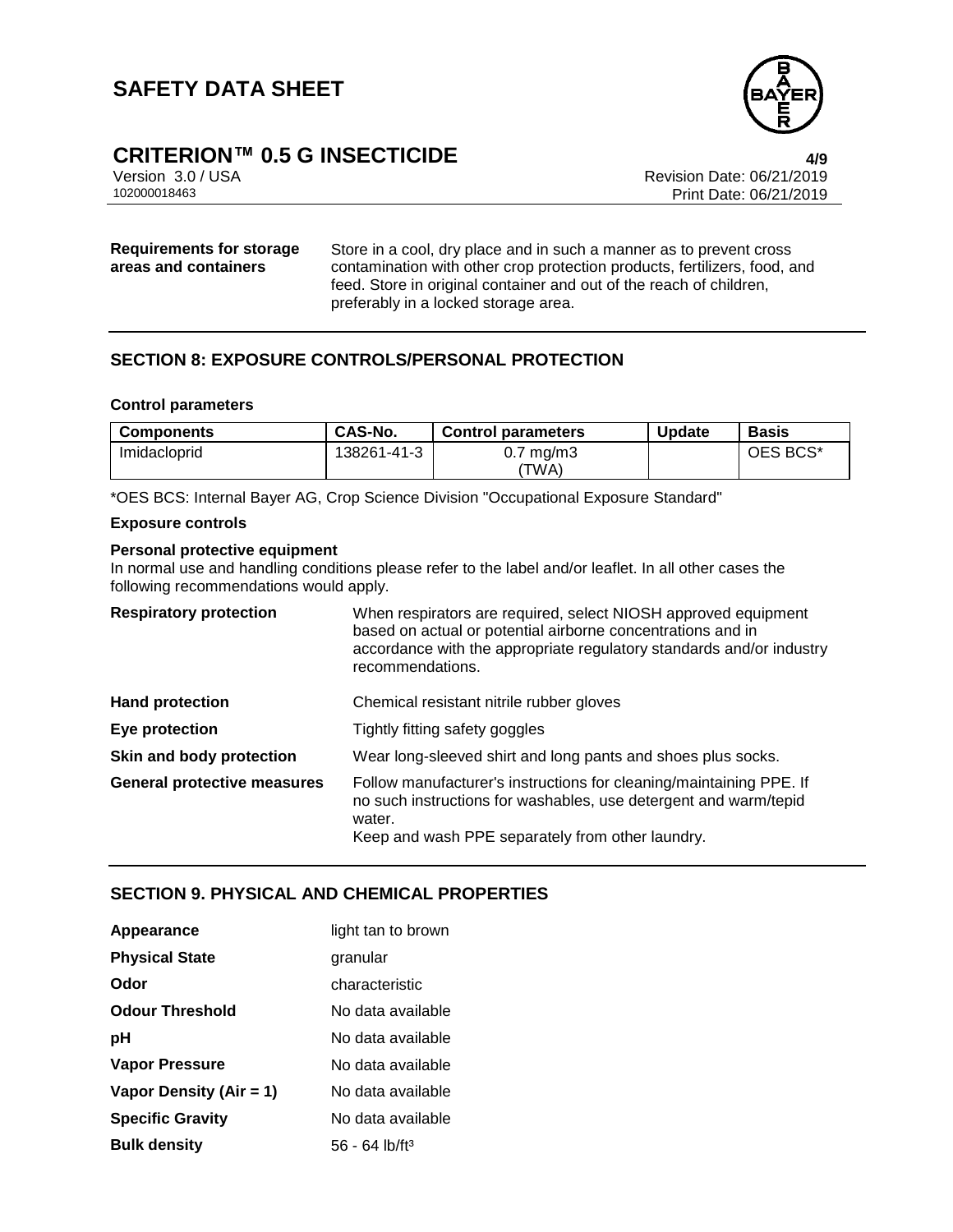# **SAFETY DATA SHEET**

# **CRITERION™ 0.5 G INSECTICIDE**<br>Version 3.0 / USA **b** Revision Date: 06/21/2019



Version 3.0 / USA Revision Date: 06/21/2019<br>102000018463 Print Date: 06/21/2019 Print Date: 06/21/2019

| Not applicable    |
|-------------------|
| Not applicable    |
| Not applicable    |
| No data available |
| No data available |
| No data available |
| No data available |
| Not applicable    |
| Not applicable    |
| No data available |
| Not applicable    |
| Not applicable    |
| No data available |
|                   |

# **SECTION 10: STABILITY AND REACTIVITY**

| <b>Reactivity</b>                            |                                                                                         |  |  |
|----------------------------------------------|-----------------------------------------------------------------------------------------|--|--|
| <b>Thermal decomposition</b>                 | No data available                                                                       |  |  |
| <b>Chemical stability</b>                    | Stable under recommended storage conditions.                                            |  |  |
| <b>Possibility of hazardous</b><br>reactions | No hazardous reactions when stored and handled according to<br>prescribed instructions. |  |  |
| <b>Conditions to avoid</b>                   | Elevated temperatures                                                                   |  |  |
| Incompatible materials                       | Aluminium, Diazomethane                                                                 |  |  |
| <b>Hazardous decomposition</b><br>products   | Thermal decomposition can lead to release of:<br>Sulphur oxides<br>Calcium oxides       |  |  |

### **SECTION 11: TOXICOLOGICAL INFORMATION**

| <b>Exposure routes</b>   | Eye contact, Skin Absorption, Inhalation, Ingestion |
|--------------------------|-----------------------------------------------------|
| <b>Immediate Effects</b> |                                                     |
| Eve                      | Mild eye irritation.                                |
| Skin                     | Harmful if absorbed through skin.                   |
|                          |                                                     |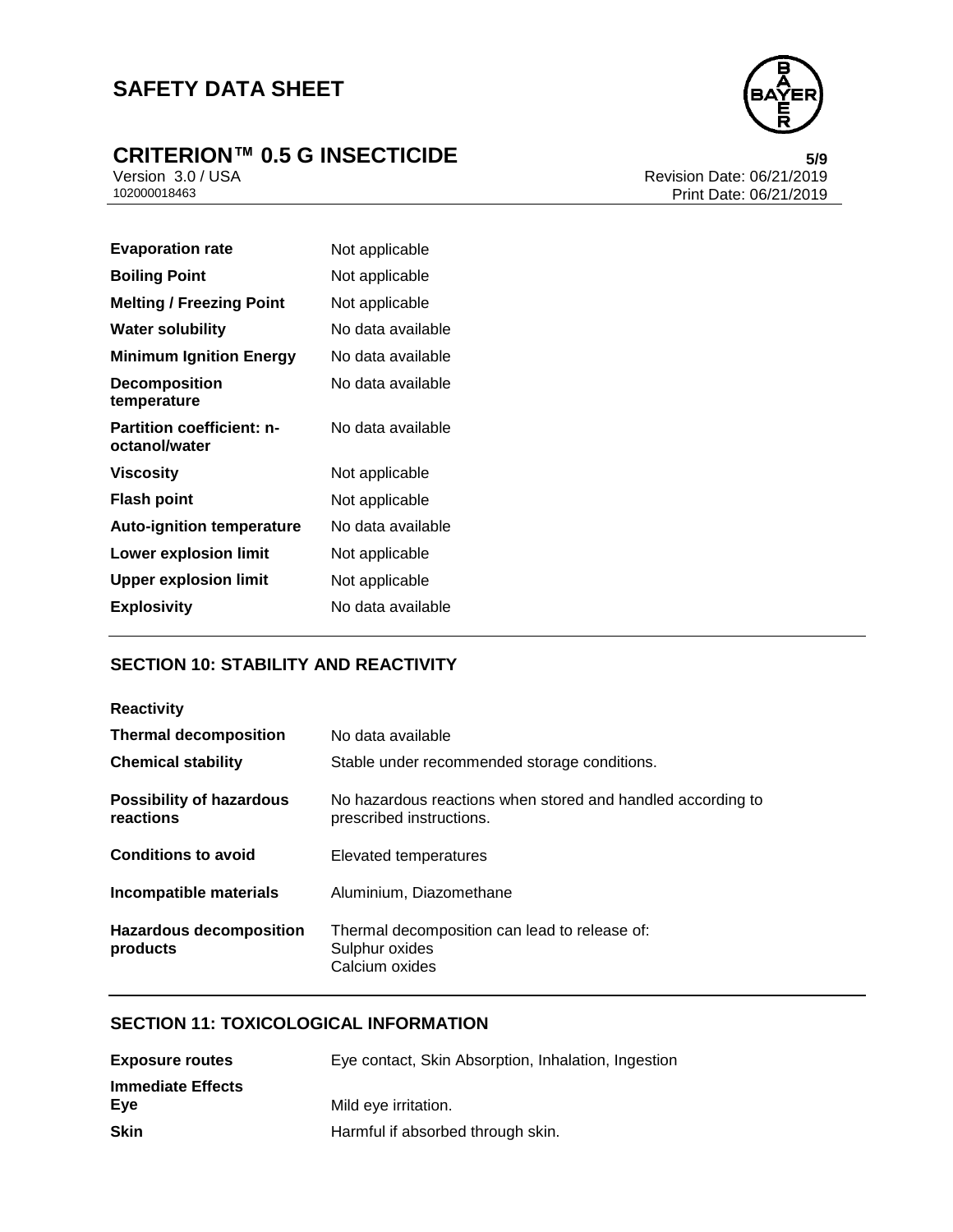# **CRITERION™ 0.5 G INSECTICIDE 6/9**



Version 3.0 / USA Revision Date: 06/21/2019<br>102000018463 Print Date: 06/21/2019 Print Date: 06/21/2019

| Ingestion                                   | Harmful if swallowed.                                                                                              |  |  |
|---------------------------------------------|--------------------------------------------------------------------------------------------------------------------|--|--|
| Information on toxicological effects        |                                                                                                                    |  |  |
| <b>Acute oral toxicity</b>                  | LD50 (male/female combined Rat) $>$ 4,820 mg/kg                                                                    |  |  |
| <b>Acute inhalation toxicity</b>            | LC50 (male/female combined Rat) $>$ 5.09 mg/l<br>Exposure time: 4 h<br>Determined in the form of dust.<br>(actual) |  |  |
| <b>Acute dermal toxicity</b>                | LD50 (male/female combined Rabbit) $>$ 2,000 mg/kg                                                                 |  |  |
| <b>Skin corrosion/irritation</b>            | No skin irritation (Rabbit)                                                                                        |  |  |
| Serious eye damage/eye<br>irritation        | Mild eye irritation. (Rabbit)                                                                                      |  |  |
| <b>Respiratory or skin</b><br>sensitisation | Skin: Non-sensitizing. (Guinea pig)                                                                                |  |  |

### **Assessment STOT Specific target organ toxicity – repeated exposure**

Imidacloprid did not cause specific target organ toxicity in experimental animal studies.

### **Assessment mutagenicity**

Imidacloprid was not mutagenic or genotoxic based on the overall weight of evidence in a battery of in vitro and in vivo tests.

### **Assessment carcinogenicity**

Imidacloprid was not carcinogenic in lifetime feeding studies in rats and mice.

**ACGIH**

None.

**NTP**

None.

**IARC**

None.

**OSHA**

None.

### **Assessment toxicity to reproduction**

Imidacloprid caused reproduction toxicity in a two-generation study in rats only at dose levels also toxic to the parent animals. The reproduction toxicity seen with Imidacloprid is related to parental toxicity.

### **Assessment developmental toxicity**

Imidacloprid caused developmental toxicity only at dose levels toxic to the dams. The developmental effects seen with Imidacloprid are related to maternal toxicity.

### **Further information**

Acute toxicity studies have been bridged from a similar formulation(s).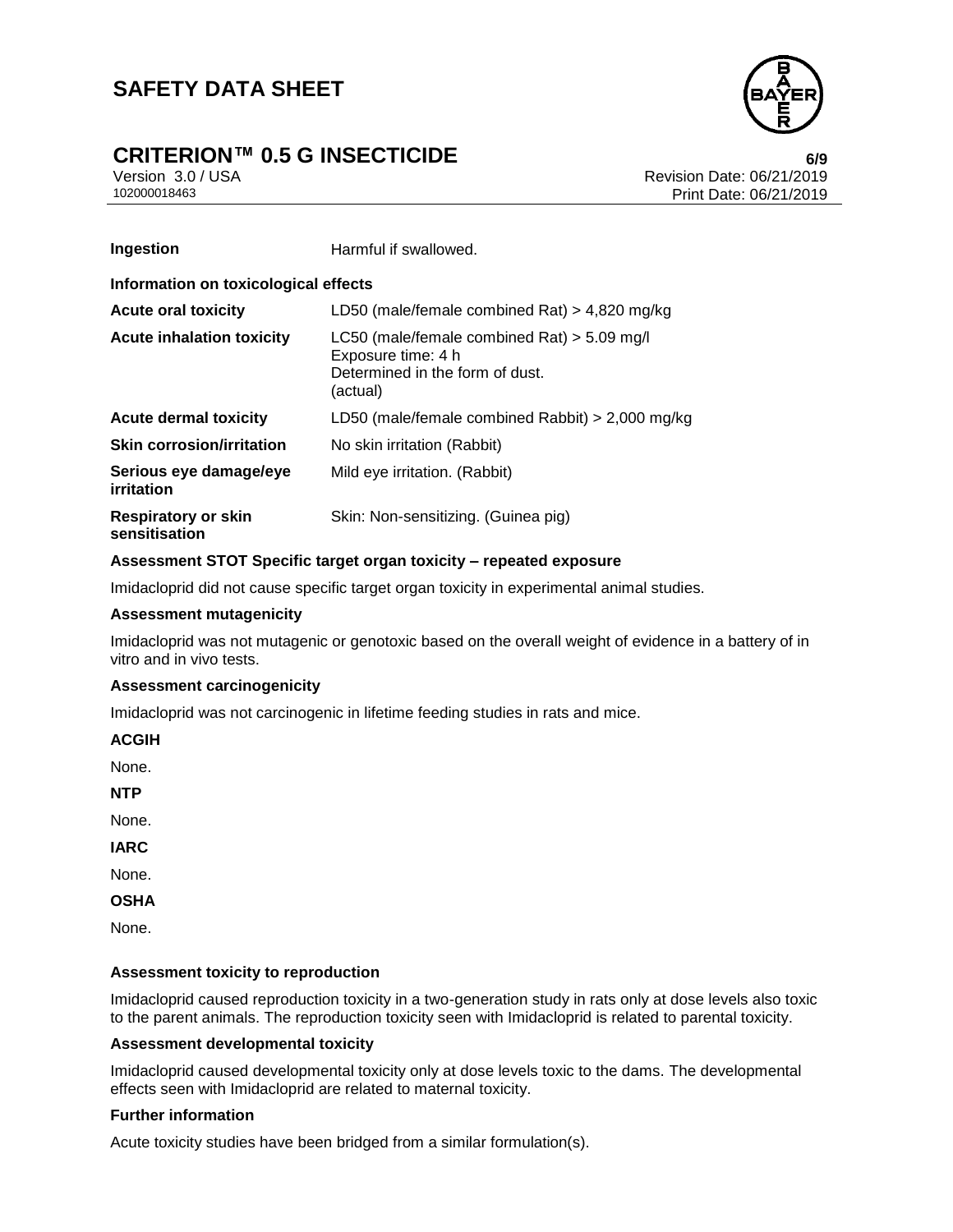# **SAFETY DATA SHEET**

# **CRITERION™ 0.5 G INSECTICIDE**<br>Version 3.0 / USA *T/9*<br>Revision Date: 06/21/2019



Version 3.0 / USA Revision Date: 06/21/2019 Print Date: 06/21/2019

The non-acute information pertains to the active ingredient(s).

### **SECTION 12: ECOLOGICAL INFORMATION**

| <b>Toxicity to fish</b>                             | LC50 (Oncorhynchus mykiss (rainbow trout)) 211 mg/l<br>Exposure time: 96 h<br>The value mentioned relates to the active ingredient imidacloprid.                                                                                                                                                                                    |  |
|-----------------------------------------------------|-------------------------------------------------------------------------------------------------------------------------------------------------------------------------------------------------------------------------------------------------------------------------------------------------------------------------------------|--|
| <b>Toxicity to aquatic</b><br>invertebrates         | EC50 (Daphnia magna (Water flea)) 85 mg/l<br>Exposure time: 48 h<br>The value mentioned relates to the active ingredient imidacloprid.                                                                                                                                                                                              |  |
|                                                     | LC50 (Chironomus riparius (non-biting midge)) 0.0552 mg/l<br>Exposure time: 24 h<br>The value mentioned relates to the active ingredient imidacloprid.                                                                                                                                                                              |  |
| <b>Chronic toxicity to aquatic</b><br>invertebrates | EC10 (Chironomus riparius (non-biting midge)): 2.09 µg/l<br>Exposure time: 28 d                                                                                                                                                                                                                                                     |  |
|                                                     | The value mentioned relates to the active ingredient imidacloprid.                                                                                                                                                                                                                                                                  |  |
| <b>Toxicity to aquatic plants</b>                   | EC50 (Desmodesmus subspicatus (green algae)) > 10 mg/l<br>Growth rate<br>The value mentioned relates to the active ingredient imidacloprid.                                                                                                                                                                                         |  |
| <b>Toxicity to bacteria</b>                         | EC50 (activated sludge) > 10,000 mg/l<br>The value mentioned relates to the active ingredient imidacloprid.                                                                                                                                                                                                                         |  |
| <b>Biodegradability</b>                             | Imidacloprid:<br>Not rapidly biodegradable                                                                                                                                                                                                                                                                                          |  |
| Koc                                                 | Imidacloprid: Koc: 225                                                                                                                                                                                                                                                                                                              |  |
| <b>Bioaccumulation</b>                              | Imidacloprid:<br>Does not bioaccumulate.                                                                                                                                                                                                                                                                                            |  |
| <b>Mobility in soil</b>                             | Imidacloprid: Moderately mobile in soils                                                                                                                                                                                                                                                                                            |  |
| <b>Environmental precautions</b>                    | Do not apply directly to water, to areas where surface water is present<br>or to intertidal areas below the mean high water mark.<br>Do not contaminate surface or ground water by cleaning equipment or<br>disposal of wastes, including equipment wash water.<br>Do not allow to get into surface water, drains and ground water. |  |

## **SECTION 13: DISPOSAL CONSIDERATIONS**

### **Waste treatment methods**

| <b>Product</b> | Do not contaminate water, food, or feed by disposal.               |
|----------------|--------------------------------------------------------------------|
|                | Dispose in accordance with all local, state/provincial and federal |
|                | regulations.                                                       |
|                | Follow advice on product label and/or leaflet.                     |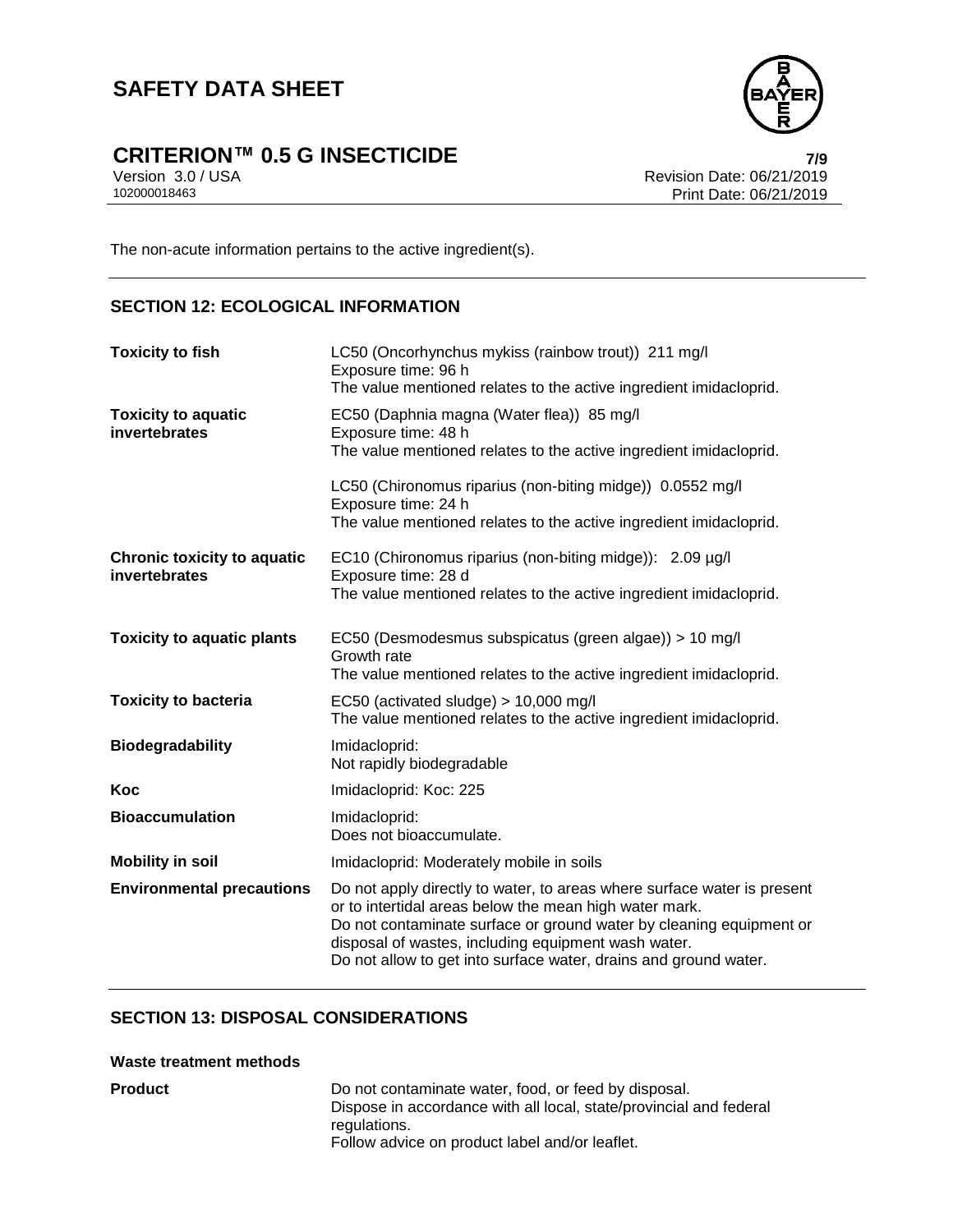

# **CRITERION™ 0.5 G INSECTICIDE 8/9**

Version 3.0 / USA Revision Date: 06/21/2019<br>102000018463 Print Date: 06/21/2019 Print Date: 06/21/2019

| <b>Contaminated packaging</b> | Completely empty container into application equipment, then dispose of<br>empty container in a sanitary landfill, by incineration or by other<br>procedures approved by state/provincial and local authorities.<br>If burned, stay out of smoke.<br>Follow advice on product label and/or leaflet. |
|-------------------------------|----------------------------------------------------------------------------------------------------------------------------------------------------------------------------------------------------------------------------------------------------------------------------------------------------|
| <b>RCRA</b> Information       | Characterization and proper disposal of this material as a special or<br>hazardous waste is dependent upon Federal, State and local laws and<br>are the user's responsibility. RCRA classification may apply.                                                                                      |

### **SECTION 14: TRANSPORT INFORMATION**

According to national and international transport regulations this material is not classified as dangerous goods / hazardous material.

Freight Classification: INSECTICIDES OR FUNGICIDES, N.O.I., OTHER THAN POISON

# **SECTION 15: REGULATORY INFORMATION**

**EPA Registration No.** 432-1328 **US Federal Regulations TSCA list** Calcium lignosulfonate 8061-52-7 **US. Toxic Substances Control Act (TSCA) Section 12(b) Export Notification (40 CFR 707, Subpt D)** Not applicable. **SARA Title III - Section 302 - Notification and Information** None. **SARA Title III - Section 313 - Toxic Chemical Release Reporting** None. **US States Regulatory Reporting CA Prop65** This product does not contain any substances known to the State of California to cause cancer.

This product does not contain any substances known to the State of California to cause reproductive harm.

### **US State Right-To-Know Ingredients**

| Calcium sulfate dihydrate (gypsum) | 10101-41-4 | MN, RI |
|------------------------------------|------------|--------|
| Sodium aluminium silicate          | 1344-00-9  | CA, MN |

### **EPA/FIFRA Information:**

This chemical is a pesticide product registered by the Environmental Protection Agency and is subject to certain labeling requirements under federal pesticide law. These requirements differ from the classification